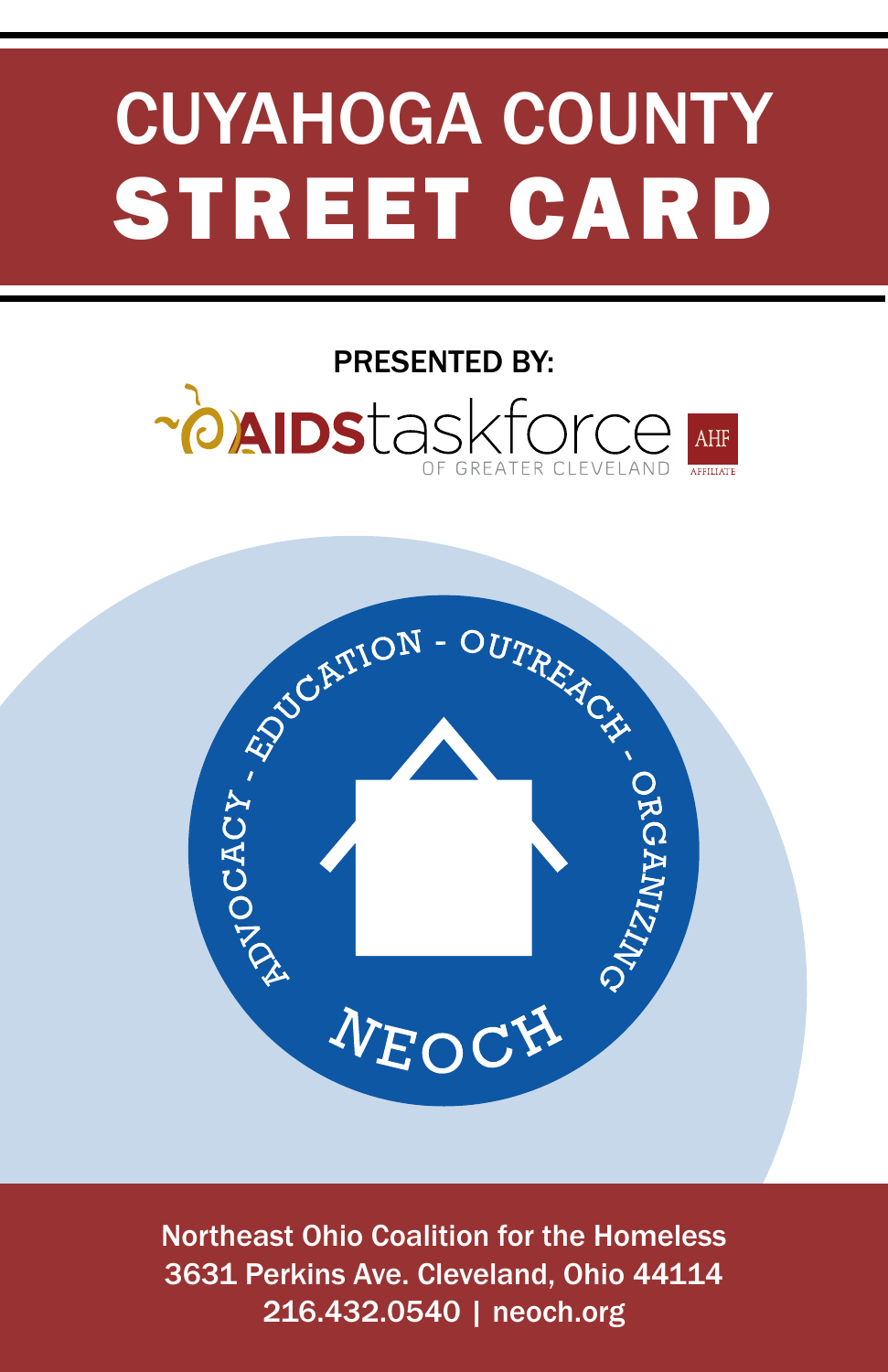This Street Card is a resource guide for the people on the street or who do not have housing. All of the following programs help homeless people directly. If an address is listed, they also accept walk-ins.

#### This document is now on-line @ neoch.org and helpinthecle.org Please make as many copies as you need. THIS CARD IS FREE!! Feel Free to Make Copies

This card was made by the NORTHEAST OHIO COALITION FOR THE HOMELESS (NEOCH) For a few copies of the Street Card please call NEOCH (216)432-0540. NEOCH publishes a number of Street Cards. Go to neoch.org to print out the Veterans, Family, and Spanish Street Cards.

 #'s on left correspond to Bus Route Assistance on Page 10 Y= facility is fully accessible to physically disabled H= facility has an individual able to speak Spanish (Se Habla Español)

#### REVISED FEB 2020



### RE-ENTRY PROGRAMS & SERVICES

| Re-Entry Programs & Services                                  | Address                                                                        | <b>Phone</b>                                |  |
|---------------------------------------------------------------|--------------------------------------------------------------------------------|---------------------------------------------|--|
| Open Door Program - Prison Re-Entry, Housing<br>and Treatment |                                                                                | 216-431-2018<br>Press 1 to<br>leave message |  |
| NorthStar Neighborhood Re-Entry Resource<br>Center            | 1834 E 55th St.                                                                | 216-881-5440                                |  |
| Community Based Correctional Facility (CBCF)                  | divert eligible males<br>convicted of a felony from<br>the state prison system | 216-202-1017                                |  |
| Cuyahoga County Office of Re-Entry                            |                                                                                | 216-698-3437                                |  |
| <b>Towards Employment</b>                                     | 1255 Euclid Ave. Suite<br>300                                                  | 216-696-5750                                |  |



### UTILITIES

| <b>Utility Assistance</b>             | Address                                                  | Phone        | Day/Time                           | Y/H |
|---------------------------------------|----------------------------------------------------------|--------------|------------------------------------|-----|
| Energy<br>Conservation<br>Programs    | 2999 Payne Ave,<br>Suite 208<br>No appointment<br>needed | 216-325-1149 | M-F 8:30am - 4pm                   | Н   |
| <b>Utility Assistance</b><br>Programs |                                                          | 216-350-8008 | By appointment only<br>No walk ins | Н   |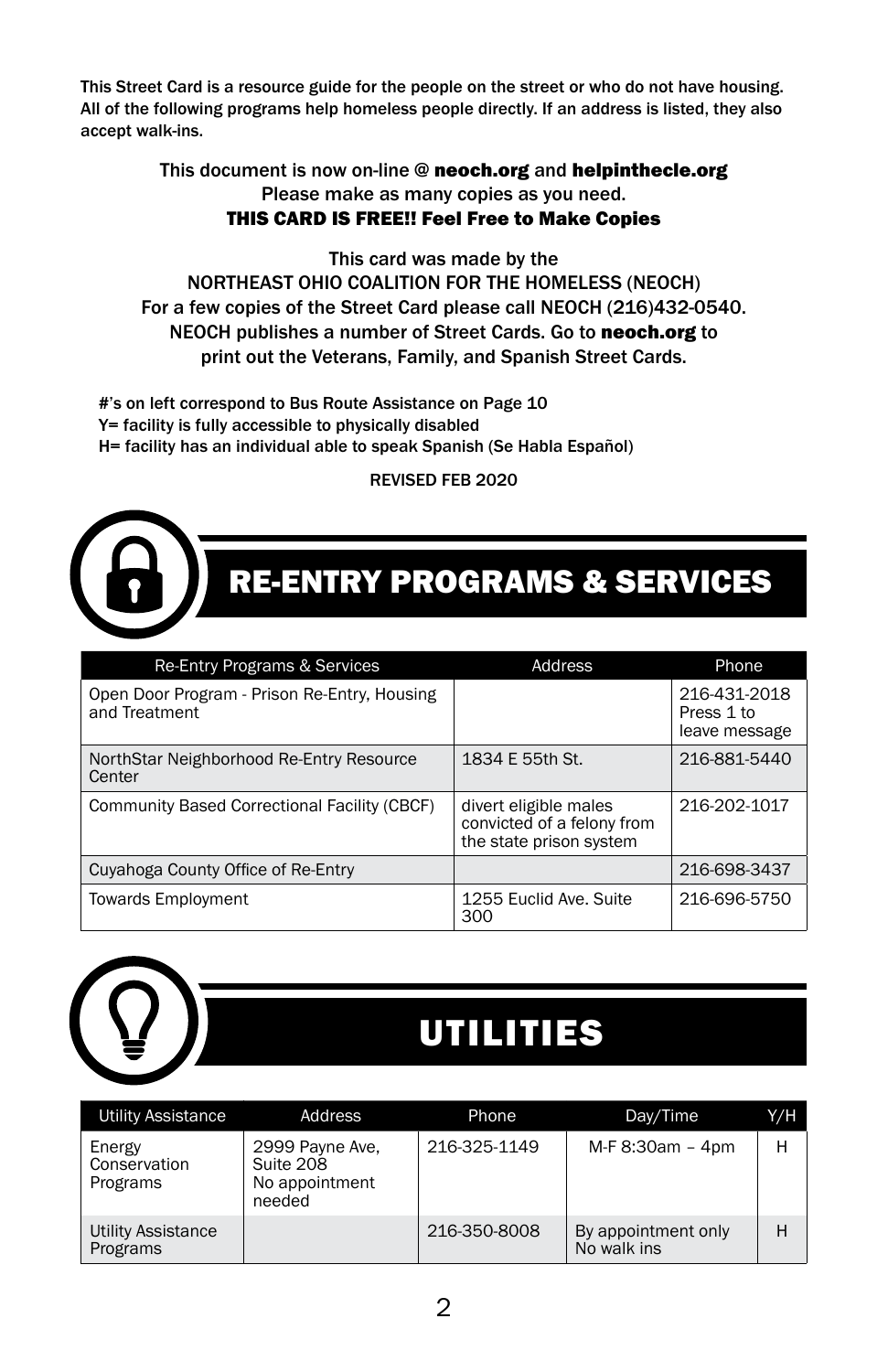

### IMPORTANT NUMBERS

| Important Phone Numbers/Hotlines                                                                       | Phone                                  | Y/H |
|--------------------------------------------------------------------------------------------------------|----------------------------------------|-----|
| Police, Fire, EMS/Ambulance                                                                            | 911                                    | н   |
| Rape Crisis Center Hotline - local                                                                     | 216-619-6192 or<br>440-423-2020        | н   |
| Poison Information Center                                                                              | 1-800-222-1222                         | н   |
| AIDS Task Force - local                                                                                | 216-621-0766                           | н   |
| Alcohol and Drug Addiction Mental Health Board                                                         | 216-241-3400                           | н   |
| Bellefaire Hotline for Runaway and Homeless Teens<br>Youth (21 & Under)                                | 216-570-8010                           | н   |
| Cleve Food Bank/ODJFS Benefits/Food Assistance                                                         | 216-738-2067                           | н   |
| Cleveland Metropolitan School (Project ACT Homeless children<br>and youth project for school district) | 216-838-0210<br>1-800-961-1990         | H   |
| <b>Community Re-Entry</b>                                                                              | 216-696-2715 x238                      | н   |
| <b>LGBT Center Cleveland</b>                                                                           | 216-651-5428                           |     |
| <b>LGBT National Hotline</b>                                                                           | 1888843-4564                           |     |
| Legal Aid - Tenant Information Line                                                                    | 216-861-5955                           | H   |
| Cleveland Department of Aging                                                                          | 216-664-2833                           |     |
| Cuyahoga County Benefits Application Hotline<br>(Childcare, Food, Medical, Ohio Works First, PRC)      | 1-844-640-6446 or<br>benefits.Ohio.gov |     |
| First Call for Help (social service referral)                                                          | 211 or 216-436-2000                    | н   |
| Human Trafficking Hotline                                                                              | 1-888-373-7888                         |     |
| Identification Crisis Collective for Birth Cert & State ID's                                           | 216-631-4741 x300                      |     |
| Mobile Crisis Team/Suicide Hotline/ Mental Health                                                      | 216-623-6888                           | Н   |
| National Missing & Exploited Children                                                                  | 1-800-843-5678                         | H   |
| National Runaway Switchboard (Text 66008)                                                              | 1-800-786-2929                         |     |
| Northeast Ohio Coalition for the Homeless                                                              | 216-432-0540                           | н   |
| North Star Re-Entry Resource Center                                                                    | 216-881-5440                           |     |
| Cuyahoga Office of Homeless Services                                                                   | 216-420-6844                           |     |
| Project Star (Sex Trafficking Hotline - local)                                                         | 855-431-7827                           |     |
| Regional Transit Authority (RTA)                                                                       | 216-621-9500                           | Н   |
| Social Security Administration                                                                         | 1-800-772-1213                         | H   |
| WIC Women, Infants, & Children                                                                         | 216-957-9421                           | H   |
| Witness / Victim Service Center                                                                        | 216-443-7345                           | н   |
| Child Abuse & Neglect Hotline - local                                                                  | 216-696-5437                           | н   |
| Child Help - Child Abuse National Hotline                                                              | 1-800-422-4453                         |     |
| Domestic & Family Violence - local                                                                     | 216-391-4357                           | H   |
| Elder & Disabled Abuse Hotline - local                                                                 | 216-420-6700                           | н   |
| <b>Trans Lifeline</b>                                                                                  | 877-565-8860                           | Н   |
| Safe at Home Program - Victims of stalking, DV<br>(Address Confidentiality Program)                    | 216-443-7345                           |     |
| Planned Parenthood of Cleveland                                                                        | 216-851-1880                           |     |
| Civil Rights Commission                                                                                | 212-787-3150                           |     |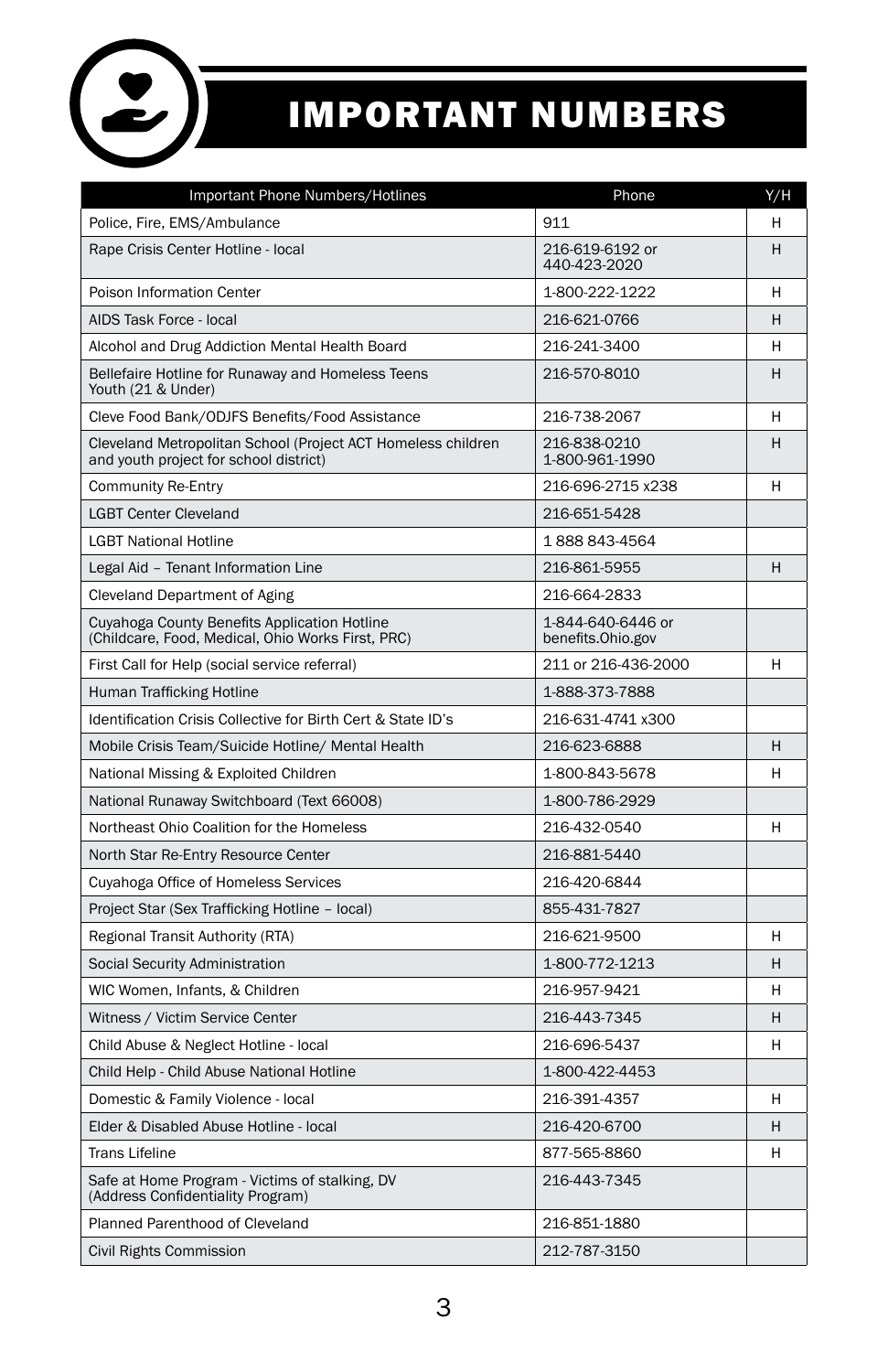

### MENTAL HEALTH

| <b>Mental Health Services</b>                                                                | Address                                                                      | Phone                                                   | Y/H |
|----------------------------------------------------------------------------------------------|------------------------------------------------------------------------------|---------------------------------------------------------|-----|
| Mobile Crisis Team/Suicide<br>Hotline<br>Mental Health Referral                              |                                                                              | 216-623-6888<br>(hotline)<br>216-623-5555<br>(referral) | н   |
| Cleveland Clinic Stephanie Tubbs<br>Jones Health Center                                      | 13944 Euclid Ave                                                             | 216-767-4242                                            | н   |
| Care Alliance Behavioral Health<br>Centers - Medical, Dental and<br><b>Behavioral Health</b> | 1530 St. Clair;<br>2916 Central:<br>6001 Woodland:<br>1795 W. 25th 2nd floor | 216-781-6724<br>for all clinics                         | Υ   |
| Murtis Taylor Multi-Service Center                                                           | 13411 Union Ave                                                              | 216-283-4400                                            | н   |
| St. Vincent Charity psychiatric ER                                                           | 2351 E 22nd St                                                               | 216-363-2538                                            | н   |
| <b>ADAMHS Board Mental Health.</b><br>Alcohol, and Drug Treatment<br>Referrals               |                                                                              | 216-241-3400 x825<br>or<br>216-241-3400 x819            |     |



### **COUNSELING**

| <b>Counseling Services</b>                                                  | Address                                                                                | Phone                                                       | Y/H |
|-----------------------------------------------------------------------------|----------------------------------------------------------------------------------------|-------------------------------------------------------------|-----|
| Applewood Centers, Inc.                                                     | 3518 W 25th St                                                                         | 216-741-2241                                                | н   |
| Battered Women/Domestic Violence<br>Hotline                                 |                                                                                        | 216-391-4357                                                | H   |
| <b>Catholic Charities Services</b><br><b>Chemical Dependency Counseling</b> |                                                                                        | 216-391-2030                                                | н   |
| Center for Families & Children<br>Hispanic Behavioral Health                | 5209 Detroit Ave                                                                       | 216-651-2037                                                | H   |
| Cleveland Rape Crisis Hotline                                               | 1228 Euclid Ave #200                                                                   | 216-619-6192                                                | н   |
| May Dugan Center<br>Must attend orientation                                 | 4115 Bridge Ave<br>Bring proof of<br>address, income,<br>insurance (if you<br>have it) | 216-631-5800<br>Orientation on<br>M, T, Th 10 am<br>Wed 4pm | H   |
| MomsFirst<br>Case management & home visiting<br>services for pregnant moms  | 75 Bethel Court                                                                        | 216-664-4194                                                |     |
| Murtis Taylor Counseling                                                    | 3010 Project Ave                                                                       | 216-283-4400                                                |     |
| Spanish American Committee                                                  | 4407 Lorain Ave                                                                        | 216-961-2100                                                | н   |
| 24 Hr On Call Nurses                                                        | Cleveland Clinic                                                                       | 216-442-0310                                                |     |
| 24 Hr On Call Nurses                                                        | MetroHealth                                                                            | 216-778-7878<br>after 5pm                                   |     |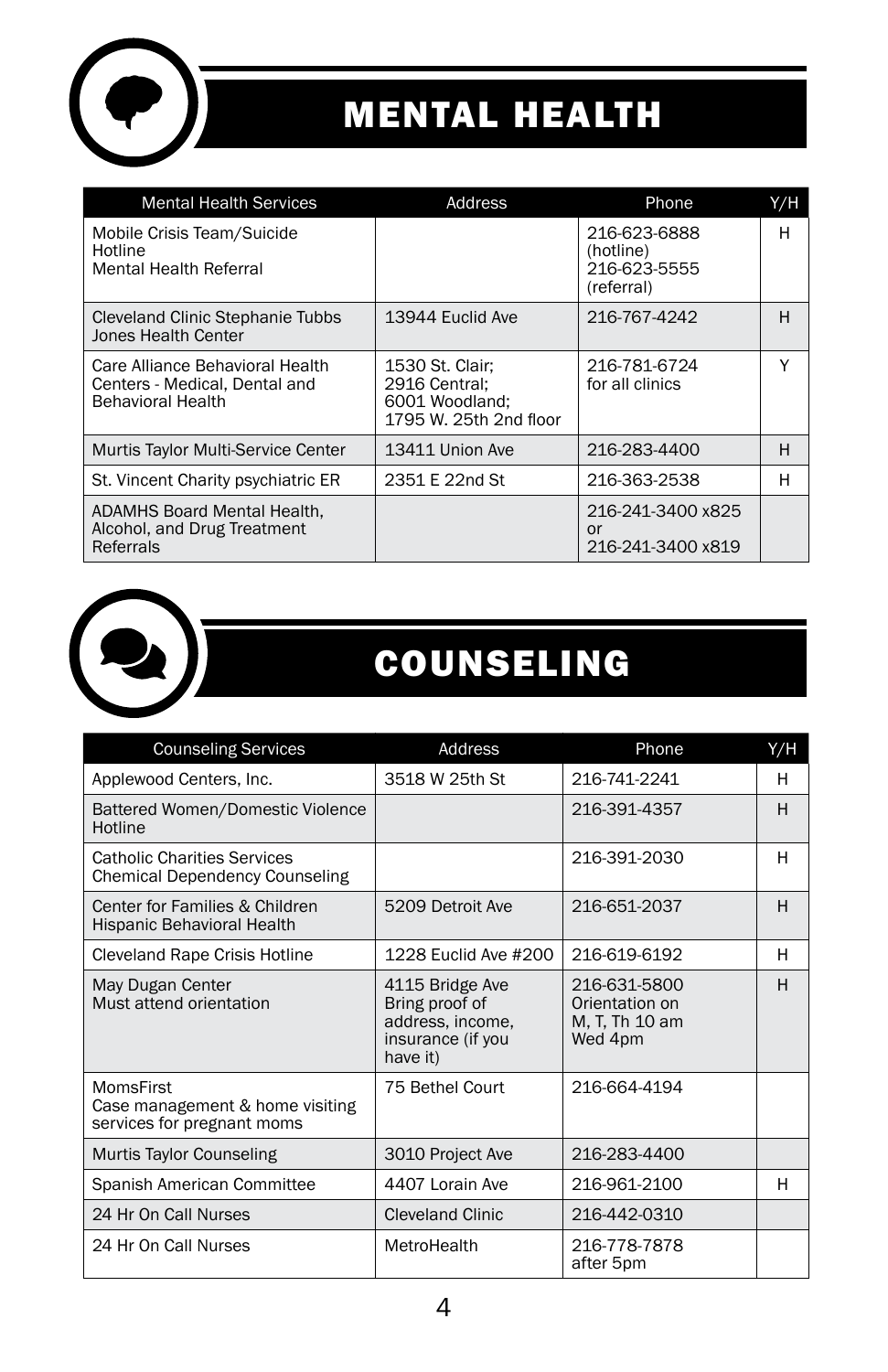

### HEALTH CLINIC

| <b>Health Clinic</b>                                                             | Address                                                                      | Phone                           | Y/H |
|----------------------------------------------------------------------------------|------------------------------------------------------------------------------|---------------------------------|-----|
| Collinwood Health Center                                                         | 15322 St. Clair                                                              | 216-851-1500                    | Υ   |
| Care Alliance Health Centers.<br>Medical, Dental and<br><b>Behavioral Health</b> | 1530 St. Clair;<br>2916 Central:<br>6001 Woodland:<br>1795 W. 25th 2nd floor | 216-781-6724<br>for all clinics | YH. |
| Circle Health Services                                                           | <b>12201 Euclid</b>                                                          | 216-721-4010                    | Υ   |
| J. Glen Smith Health Center                                                      | 11100 St. Clair                                                              | 216-957-5600                    | Y   |
| MetroHealth Express Care<br>Walk In Clinic                                       | Several locations:<br>call for nearest                                       | 216-957-1680                    | Υ   |
| MetroHealth Medical Center                                                       | 2500 MetroHealth Dr                                                          | 216-778-7800                    | Y H |
| NEON Hough Health Ctr                                                            | 8300 Hough Ave                                                               | 216-231-7700                    | Y   |
| <b>McCafferty Health Ctr</b>                                                     | 4242 Lorain Ave                                                              | 216-957-4848                    | Y   |
| CC Steph. Tubbs Jones                                                            | 13944 Euclid Ave                                                             | 216-767-4242                    | Y H |
| St. Vincent Charity<br><b>Medical Center</b>                                     | 2351 East 22nd St.                                                           | 216-861-6200                    | Y H |
| <b>Superior Health Center NEON</b>                                               | 12100 Superior Ave                                                           | 216-851-2600                    | Y H |

| <b>Free Health Care</b>                  | Address                  | <b>Phone</b>                         | <b>Hours</b>         | Y H |
|------------------------------------------|--------------------------|--------------------------------------|----------------------|-----|
| <b>Faith Baptist Community</b><br>Center | 2355 E 55th              | 216-881-8816<br>Call for appointment |                      |     |
| St. Malachi Center                       | 2416 Superior<br>Viaduct | 216-771-3036                         | FRI Only:<br>8a-noon |     |



### MEDICAID/MEDICARE

| Assistance for Signing up<br>for Medicaid   | Address                                                                      | Phone          | Y/H |
|---------------------------------------------|------------------------------------------------------------------------------|----------------|-----|
| Care Alliance                               | 1530 St. Clair:<br>2916 Central:<br>6001 Woodland:<br>1795 W. 25th 2nd floor | 216-781-6724   | Y H |
| Cuyahoga Jobs and Family<br><b>Services</b> | 4261 Fulton Pkwy                                                             | 1-844-640-6446 |     |
| St. Vincent Charity                         |                                                                              | 216-694-4652   |     |
| Social Security Medicare<br>Enrollment      |                                                                              | 1-800-772-1213 |     |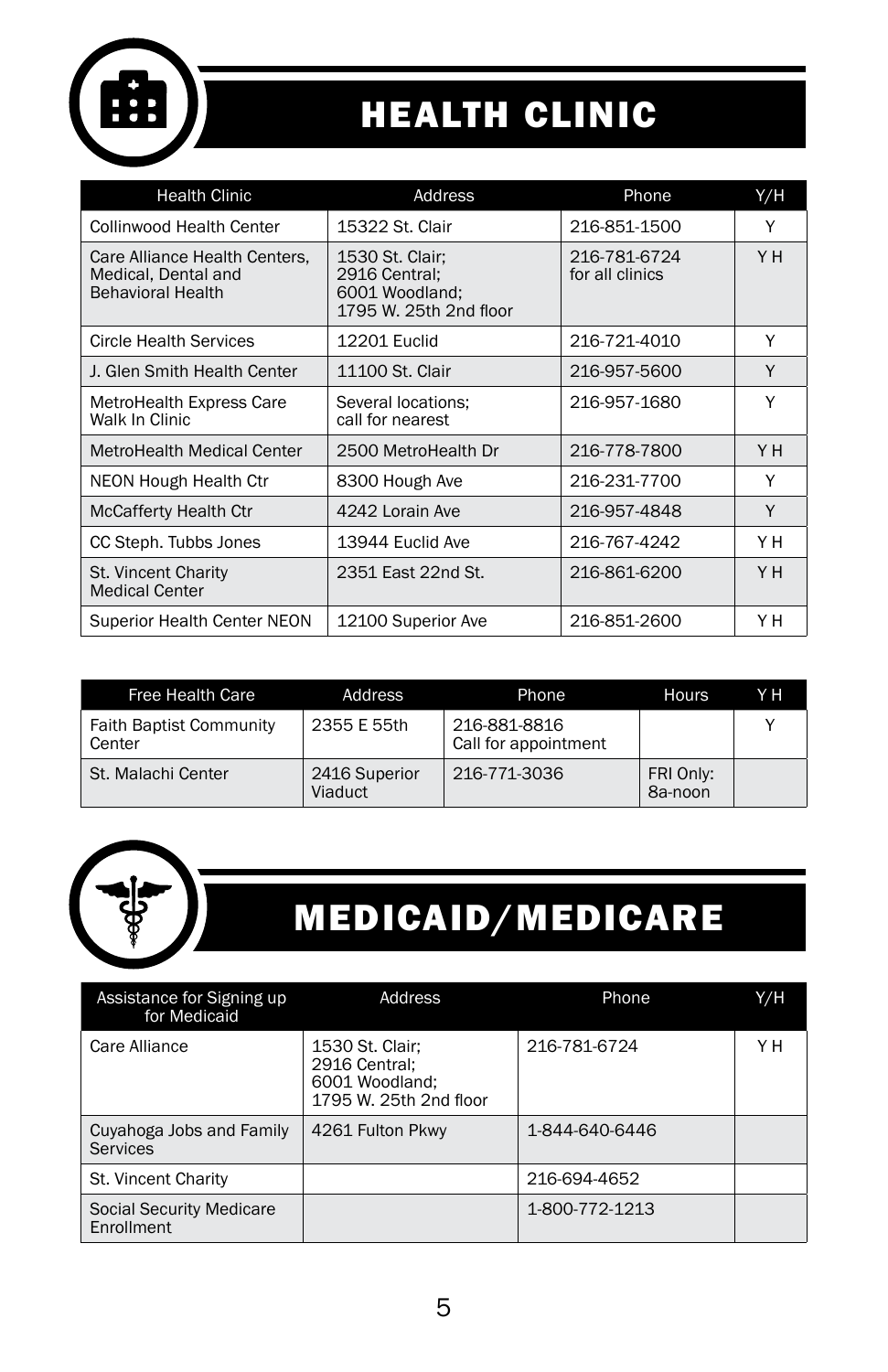

SHELTERS & HOUSING

#### Coordinated Intake Shelters 216-674-6700 1736 Superior Ave Floor 2

To request public shelter assistance, go to Coordinated Intake on the second floor of 1736 Superior Ave between 8am-8pm M-F to complete an application. \*\*\*Coordinated Intake guarantees access to shelter

If you are requesting shelter after hours or on a weekend:

Men go to 2100 Lakeside; Women go to 2227 Payne Ave (Norma Herr) Families call 2-1-1 or use the callbox at the Coordinated Intake site to get a shelter bed. To access every publicly funded shelter in the community, you must complete a Coordinated Intake application. You can get a referral to 2100 Lakeside, Norma Herr Women's Shelter, Y-Haven, Harbor Light, PASS, City Mission, Family Promise, and West Side Catholic from Coordinated Intake.

| Men's Public Shelter: 2100 Lakeside Avenue         | 216-566-0047 |
|----------------------------------------------------|--------------|
| Women's Public Shelter: Norma Herr, 2227 Payne Ave | 216-479-0020 |

#### Private shelters: You do not need to go to Coordinated Intake for the following private shelters, but there is not guaranteed access

| Shelter                              | Type                        | Phone        | Address            | Y/H |
|--------------------------------------|-----------------------------|--------------|--------------------|-----|
| <b>City Mission</b>                  | Men                         | 216-431-3515 | 5310 Carnegie Ave  | Υ   |
| St. Herman's House<br>of Hospitality | Men                         | 216-961-3806 | 4410 Franklin Blvd | Y   |
| Laura's Home                         | Women                       | 216-472-5500 | 18120 Puritas Ave  | Y H |
| Domestic Violence<br>Center          | <b>Domestic</b><br>Violence | 216-391-4357 | 2806 Payne Ave     | H   |
| <b>Next Step Shelter</b>             | Youth                       | 216-941-0062 | 3020 W 104th St    | YΗ  |
| <b>Broken Connections</b>            | Youth                       | 216-721-9527 |                    |     |
| Maggie's Place                       | Pregnancy                   | 440-886-2620 |                    |     |
| Season's of Hope                     | Female                      | 216-421-0536 | 7pm-7am, 7 days    |     |

| Housing                                                             | Address                                                          | Phone        | Day/Time                                   | Y/H |
|---------------------------------------------------------------------|------------------------------------------------------------------|--------------|--------------------------------------------|-----|
| May Dugan Center<br>Help with Housing<br>Must attend<br>orientation | 4115 Bridge Ave<br>Bring proof of<br>address, proof of<br>income | 216-631-5800 | Orientation on M.T. Th<br>10am.<br>Wed 4pm | Y H |
| Cuyahoga<br>Metropolitan<br><b>Housing Authority</b>                | 8120 Kinsman Rd                                                  | 216-348-5000 | M-F<br>8am-6pm                             | Y H |
| <b>CHN Housing</b><br>Partners                                      |                                                                  | 216-574-7100 |                                            |     |
| <b>HUD Housing</b>                                                  | resources.hud.gov                                                |              |                                            |     |

#### See Page 2 for Utility Assistance

#### Visit **housingcleveland.org** for more help with affordable housing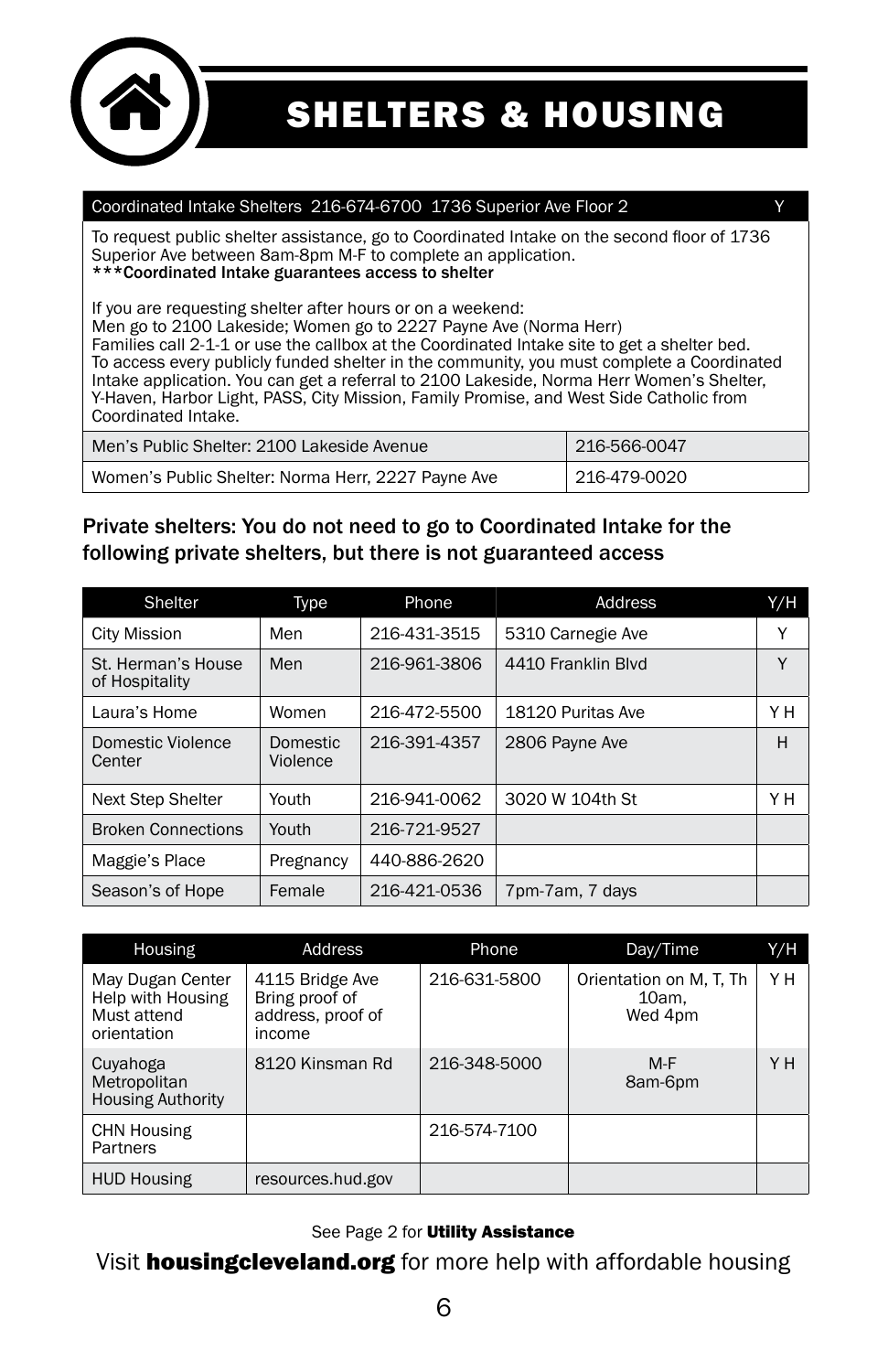

### MEAL SITES

#### Call 211 or 216-436-2000 for a list of food pantry locations

| <b>Bus</b><br># | <b>Meal Site</b>                                                  | <b>Address</b>                          | Phone           | <b>Breakfast</b>                                         | Lunch                                  | Dinner                           | Y/H                       | Other                                                     |
|-----------------|-------------------------------------------------------------------|-----------------------------------------|-----------------|----------------------------------------------------------|----------------------------------------|----------------------------------|---------------------------|-----------------------------------------------------------|
|                 | Antioch Bap-<br>tist Church                                       | 8869 Cedar<br>Ave                       | 216<br>421-1516 |                                                          | T & Th<br>$11am -$<br>noon             | Monday<br>4-5p                   | Y                         |                                                           |
| 13              | St. Augustine<br>Center                                           | 2486<br>W 14th St.                      | 216<br>781-5530 | Daily<br>$7:30-$<br>8:30am                               | Daily<br>$12 -$<br>1:30pm              | $M-F$<br>$4:30-$<br>5:30pm       | Y<br>H                    | *closed<br>first week<br>of the<br>month                  |
| 8               | Cosgrove Cen-<br>ter/Catholic<br>Charities                        | 1736<br><b>Superior Ave</b>             | 216<br>781-8262 | M-F<br>8-9am                                             | M-F<br>$12 -$<br>1:30pm                |                                  | Y                         | *closed<br>second<br>Monday<br>of the<br>month            |
| $\overline{4}$  | Salvation<br>Army Mobile<br>Canteen                               | East Side:<br>Hayden & Doan<br>Ave      | 216<br>619-4722 |                                                          | $M-F$<br>$5:30-6p$                     |                                  | H                         | Arriving at<br>5:30-6pm                                   |
| 5               | St. Herman's                                                      | 4410 Franklin<br><b>Blvd</b>            | 216<br>961-3806 | Daily<br>$7 -$<br>7:30am                                 | Daily<br>11:30am-<br>noon              | Daily<br>5:30-<br>6pm            | Y                         | *arrive<br>30 mins<br>before<br>meal time                 |
| 9               | St. Malachi<br>Church                                             | W 25th and<br>Detroit                   | 216<br>861-5343 | $M-F$<br>8:30am-<br>3pm<br>Saturday<br>$9:30am -$<br>3pm | Sunday &<br>Holidays<br>8:30am-<br>1pm | Monday<br>$5:45-$<br>6:30pm      | Y                         | <b>Snacks</b><br>served at<br>10:30am<br>and until<br>3pm |
| 14              | St. Patrick's                                                     | 3606 Bridge<br>Ave                      | 216<br>281-5854 |                                                          |                                        | T. W. Th<br>$5:30-$<br>6:30pm    |                           |                                                           |
| 15              | <b>West Side</b><br>Catholic<br>Center                            | 3135<br>Lorain Ave                      | 216<br>631-4741 | M-Sat<br>9-10am                                          | $M-F$<br>Noon-<br>1pm                  | Saturday<br>$4:30-$<br>$5:15$ pm | Y<br>H                    |                                                           |
|                 | Cleveland<br>Victory Church<br>of Nazarene                        | 1632 E 55th St                          | 216<br>881-3115 |                                                          |                                        | <b>Th</b><br>$5:30-$<br>6:30Pm   |                           |                                                           |
|                 | <b>Faith Baptist</b><br>Community<br>Center                       | 2355 E. 55th                            | 216<br>881-8816 |                                                          | W<br>11:30am-<br>12:30pm               |                                  |                           |                                                           |
|                 | St. Philip Neri<br><b>Family Center</b>                           | 799 E. 82nd St.                         | 216<br>426-9870 |                                                          | W & Sun<br>11:30am-<br>12:30pm         |                                  |                           |                                                           |
|                 | Trinity<br>Cathedral                                              | 2230 Euclid<br>Ave                      | 216<br>771-3630 |                                                          | Sunday<br>noon-1pm                     |                                  |                           |                                                           |
|                 | R.T.P                                                             | NW corner of<br>19th and Payne          | 440<br>237-3740 |                                                          |                                        | T<br>7-8pm                       |                           |                                                           |
| 3               | <b>Divine</b><br>Outreach<br>Ministries/<br>Care on the<br>Square | 1744 Payne Ave                          | 216<br>355-6953 |                                                          | Saturday<br>noon-3pm                   |                                  |                           | *2nd Sat<br>of month<br>only                              |
|                 | East Shore<br>United<br>Methodist<br>Church                       | 23002<br>Lakeshore<br>Blvd, Eastlake    | 216<br>261-1688 |                                                          |                                        | W<br>$5:30-$<br>6:30pm           |                           |                                                           |
|                 | Brown Bag<br>Ministry                                             | Frankfort<br>between W 6th<br>and W 9th | 440<br>842-9600 |                                                          |                                        |                                  | Sunday<br>Brown Bag Lunch | 9:30am - Pastry & Coffee<br>between 1 & 1:30pm -          |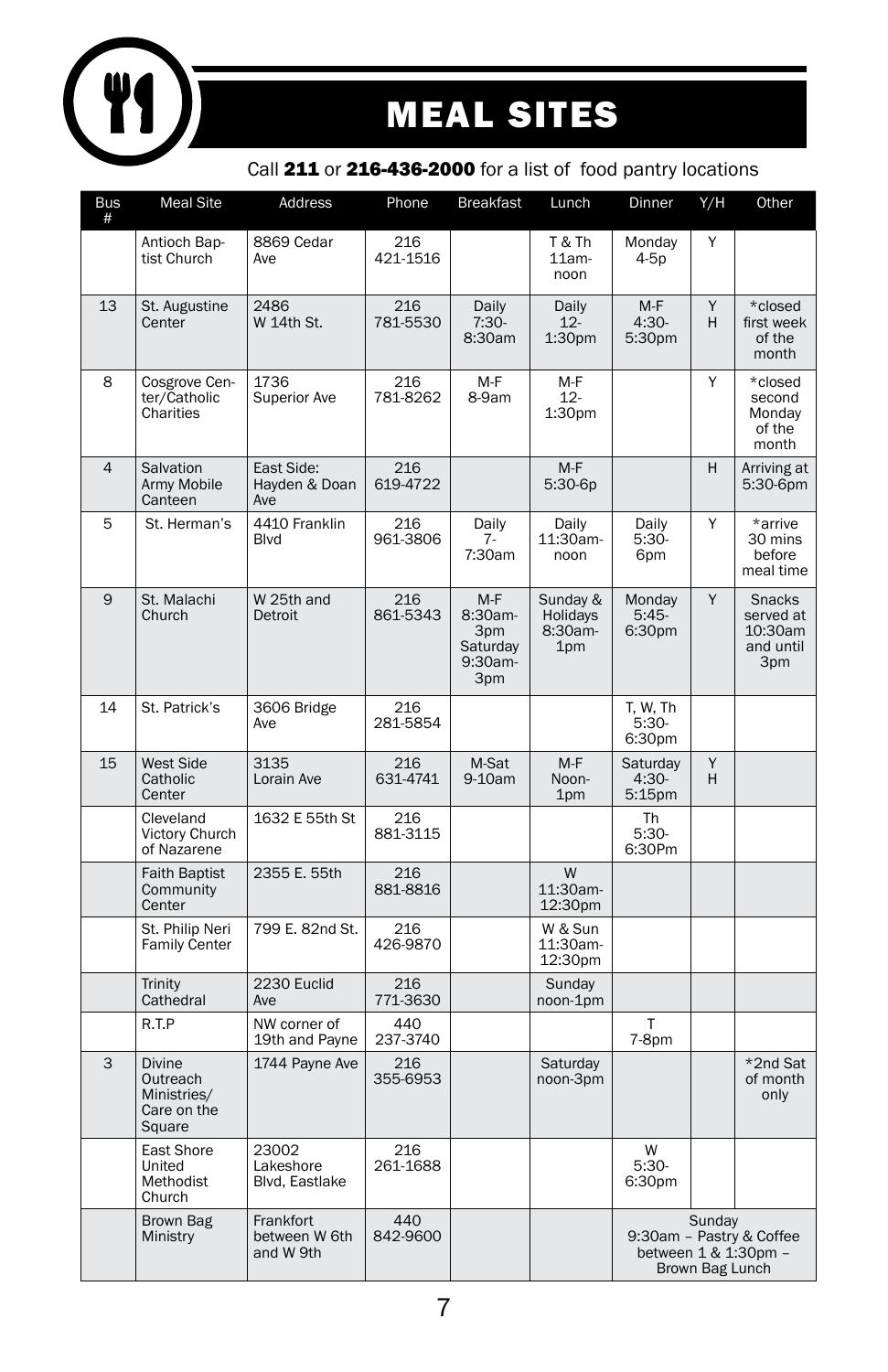

## ADDITIONAL SERVICES

| Drop-in<br>Centers                | <b>Address</b>                                                           | Phone                                                                   | <b>Hours</b>                                                                    | Info                                                             |
|-----------------------------------|--------------------------------------------------------------------------|-------------------------------------------------------------------------|---------------------------------------------------------------------------------|------------------------------------------------------------------|
| Catholic<br>Worker<br>Storefront  | 4241 Lorain Ave                                                          |                                                                         | Thurs: 7-9pm<br>Fri: 3-5pm, Sat.<br>9:30-11:30am.<br>Sun 3-6pm                  | Showers                                                          |
| The LGBT<br>Center                | 6705 Detroit Ave                                                         | 216-651-5428                                                            | M-F: 10-8pm,<br>Sat: 10-2pm                                                     |                                                                  |
| Cosgrove<br>Center                | 1736 Superior Ave<br>Showers 9:30-<br>11:30am                            | 216-781-8262                                                            | M-F: 8-2:30pm                                                                   | Closed 2nd<br>Monday of the<br>month                             |
| Seasons of<br>Hope                |                                                                          | 216-421-0536                                                            | 7pm-7am                                                                         | Women Only                                                       |
| St. Malachi<br>Center             | 2416 Superior<br>Viaduct                                                 | 216-771-3036                                                            | M-Th 7:30-<br>9:30am<br>Fri: 7:30-10am                                          | <b>Showers</b><br>and Medical<br>Assistance                      |
| St. Paul's<br>Community<br>Church | 4421 Franklin Blvd<br>Food Pantry serving<br>zips 44102, 44109.<br>44113 | 216-651-6250                                                            | Tues-Fri:<br>9-12:30pm                                                          | Food Pantry T-F<br>10-11:30am<br>for zips 44102.<br>44109, 44113 |
| West Side<br>Catholic<br>Center   | 3135 Lorain Ave.                                                         | 216-631-4741                                                            | M-F: 8:30am-<br>2:30 <sub>pm</sub><br>Sat: 9-11am                               | Showers<br>M & F<br>@1pm, Wed<br>@9am                            |
| Metanoia<br>Project               | 2459 Washington<br>Ave and satellite<br>locations                        | for more info<br>call 211 or<br>216-338-0181<br>metanoiaproject.<br>org | Seasonal:<br>Late November<br>- April,<br>7 days a week<br>depending on<br>site | Overnight sleeping<br>accomodations                              |

| Legal Services                 | Address         | Phone        | Hours                       | Y/H |
|--------------------------------|-----------------|--------------|-----------------------------|-----|
| Legal Aid Society of Cleveland | 1223 W. 6th St. | 888-817-3777 | MWF: 9-4pm<br>& T/Th: 9-2pm | YΗ  |

| Assistance with Evictions                   | Phone        | <b>Hours</b> | Y/H |
|---------------------------------------------|--------------|--------------|-----|
| Legal Aid - Tenant Information Line         | 216-861-5955 | 9am-5pm M-F  | н   |
| Cleveland Housing Court, Housing Specialist | 216-664-4295 |              |     |

| Mediation/Conflict Resolution                        |              | Phone                | Y/H |
|------------------------------------------------------|--------------|----------------------|-----|
| <b>Cleveland Mediation Center</b>                    | 216-621-1919 |                      | н   |
| Outreach Programs                                    |              | Phone                | Y/H |
| Care Alliance Outreach                               |              | 216-781-6724         | н   |
| PATH/OPP Mental Health Outreach (Frontline Services) |              | 216-623-6555         | н   |
| St. Paul's Church                                    |              | 216-651-6250         |     |
| <b>Bellefaire Youth</b>                              |              | 216-570-8010         |     |
| VA Homeless Outreach Program                         |              | 216-391-0264 Press 4 |     |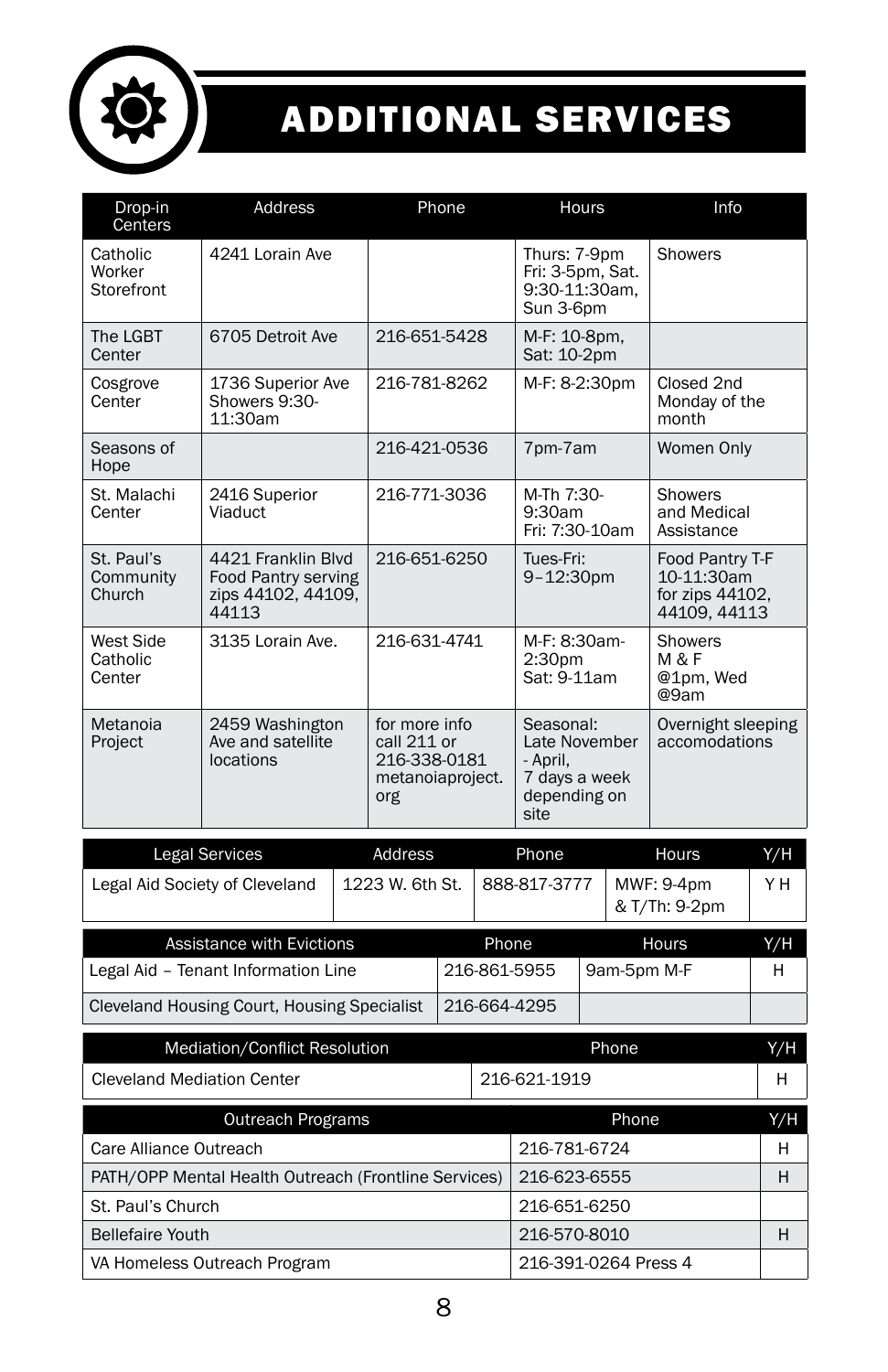

## ADDITIONAL SERVICES

| Income/Job Training                                                                                                  | Address                                    | Phone                                 | Hours                          | Y/H |
|----------------------------------------------------------------------------------------------------------------------|--------------------------------------------|---------------------------------------|--------------------------------|-----|
| Cuyahoga Jobs and<br><b>Family Services</b><br>Virgil Brown Center                                                   | 1641 Payne<br>Ave                          | 1-877-644-6562<br>(unemployment only) | 8am-4:30pm                     | Y H |
| <b>Benefit Application:</b><br>Cash Assistance,<br>SNAP, Childcare,<br>Medical Ins., PRC-<br>walk in or call hotline | 1641 Payne<br>Ave                          | 1-844-640-6446                        | 8am-4:30pm                     |     |
| Job Corps (Age 16-24)                                                                                                | 13421 Coit Rd                              | 216-541-2500                          | 8am-5pm                        |     |
| Ohio Means Jobs                                                                                                      | 1910<br>Carnegie Ave                       | 216-777-8200                          | 8am-5pm                        |     |
| Opportunity for<br>Ohioans with<br><b>Disabilities</b>                                                               | 14650 Detroit<br>#200                      | 216-227-3250                          | 8am-5pm                        | Y H |
| <b>Social Security</b><br>Administration                                                                             | Call and enter<br>zip code for<br>location | 1-800-772-1213                        |                                | YH  |
| St. Philip Neri Job<br>Training                                                                                      | 799 E. 82nd<br>St.                         | 216-426-9870                          | 8am-4:30pm                     |     |
| <b>Towards Employment</b>                                                                                            | 1255 Euclid<br>Ave #300                    | 216-696-5750                          | 8am-4:30pm M-Th<br>Fri 8am-3pm | H   |

| <b>Veterans Services</b>                              | Address                                                | Phone                        | Y/H |
|-------------------------------------------------------|--------------------------------------------------------|------------------------------|-----|
| <b>Veterans Community</b><br>Resource Referral Center | 7000 Euclid Ave #202                                   | 216-391-0264 Press 4         |     |
| <b>National Veterans Crisis</b><br>Line               |                                                        | 800-273-8255                 |     |
| Cleveland VA Medical<br>Center                        | 10701 East Blvd                                        | 791-3800                     |     |
| Supportive Services for<br>Veteran Families (SSVF)    | 1736 Superior 3rd Fl,<br><b>Superior Entrance</b>      | 216-674-6700<br>Vets Press 1 | н   |
| Veterans Affairs Regional<br>Office                   | 1240 East 9th/Federal<br><b>Building</b>               | 1-800-827-1000               | н   |
| <b>Vet Centers</b>                                    | E: 5310 Warrensville Ctr                               | 216-707-7901                 | H   |
| Veteran's Service<br>Commission                       | 1849 Prospect Ave. 1st<br>Floor                        | 216-698-2600                 | н   |
| <b>Veterans Education</b><br>Assistance Program       | Tri-C 2900 Community<br>Coll, Ave. Humanities<br>Dept. | 216-987-4938                 | H   |
| VOA Veteran's Resource<br>Center                      | 775 E.152nd St.                                        | 216-541-9000                 | н   |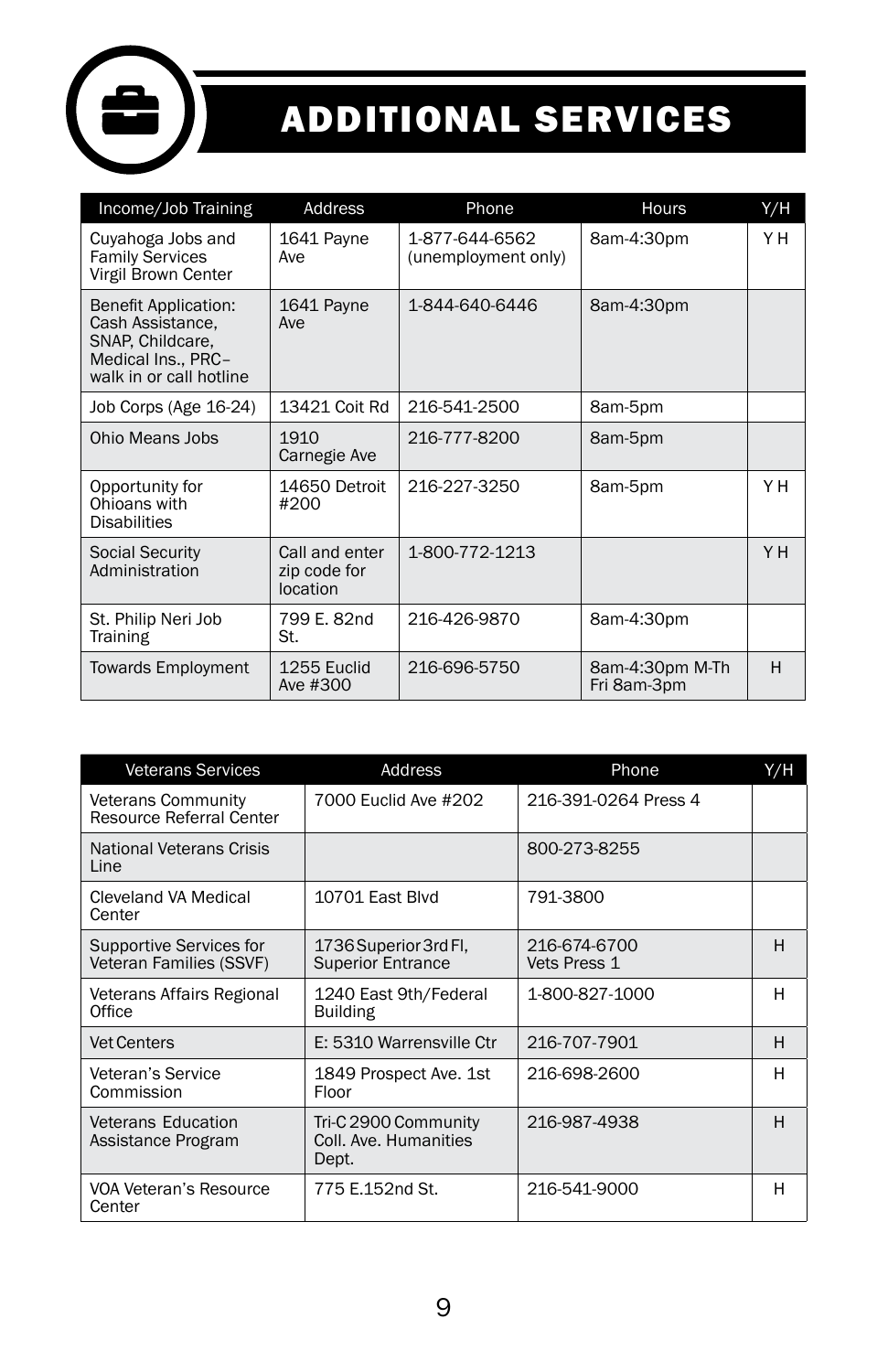

## BUS ROUTE ASSISTANCE

| <b>Shelters &amp; Meal Sites</b><br>or Services                 | <b>Cross Streets</b>                       | Public (RTA)<br>Transportation    |
|-----------------------------------------------------------------|--------------------------------------------|-----------------------------------|
| 1. 2100 Lakeside Shelter                                        | Superior, Lakeside & E 21st St.            | 1, 3                              |
| 2. City Mission                                                 | Carnegie & E 55th St.                      | 8, 16, Healthline (6)             |
| 3. Frontline Services<br>(1744 Payne)                           | Superior and E 18th St.                    | 3, 38, Health Line<br>$(6)$ 22,26 |
| 4. Harbor Light/ PASS Program                                   | Prospect & E 18th St.                      | 8, HL, 77, 90F                    |
| 5. St. Herman's House of<br>Hospitality                         | Franklin Blyd & W 42nd St. In Ohio<br>City | 79.51 ABC                         |
| 6. Laura's Home                                                 | Rocky River Dr. & Puritas                  | 86                                |
| 7. Y-Haven                                                      | Woodland @ 6001 E 61st St.                 | 14.16                             |
| 8. Cosgrove Center<br>Coordinated Intake 2nd Floor              | Superior & 17th St.                        | 3,38                              |
| 9. St. Malachi's Church                                         | Superior Viaduct & W.25th St.              | 22, 26, 45, 79, 51                |
| 10. Circle Health Services                                      | Euclid & E 122nd St.                       | Healthline (6), 38                |
| 11. Care Alliance                                               | Payne & E 22nd St.                         | 38,76                             |
| 12. NEOCH (Northeast Ohio<br>Coalition for the Homeless)        | Perkins & E 36th St.                       | Healthline (6), 38                |
| 13. St. Augustine Center                                        | Professor & W 14th St. in Tremont          | 81                                |
| 14. St. Patrick's Club Bldg                                     | Bridge Ave & W 36th St. In Ohio City       | 22                                |
| 15. Westside Catholic Center                                    | Lorain Ave & W 32nd St. In Ohio City       | 22, 79A/B                         |
| 16. Catholic Workers Store &<br><b>McCafferty Health Clinic</b> | Lorain Ave & W 45th St. In Ohio City       | 22                                |
| 17. Metro Health Hospital                                       | Metro Health Dr. & W 25th St.              | 51 ABC, 81                        |
| 18. Norma Herr Shelter/<br><b>Central Intake</b>                | Payne Ave & E 22nd St.                     | 3,38                              |
| 19. Cleveland VA Medical<br>Center                              | E 107th St. & East Blvd                    | 10, 38                            |

#### Bus Route Assistance

The numbers on the Street Card correspond to the directory of available bus routes For more info on RTA ROUTES call (216)-621-9500

#### To Get Your Birth Certificate

If you were born in Cleveland, you can get your birth certificate at Cleveland City Hall's Bureau of Vital Statistics for \$25.00 by filling out a request form there. The Bureau of Vital Statistics can now issue certified copies of Birth Certificates for everyone born in the state of Ohio.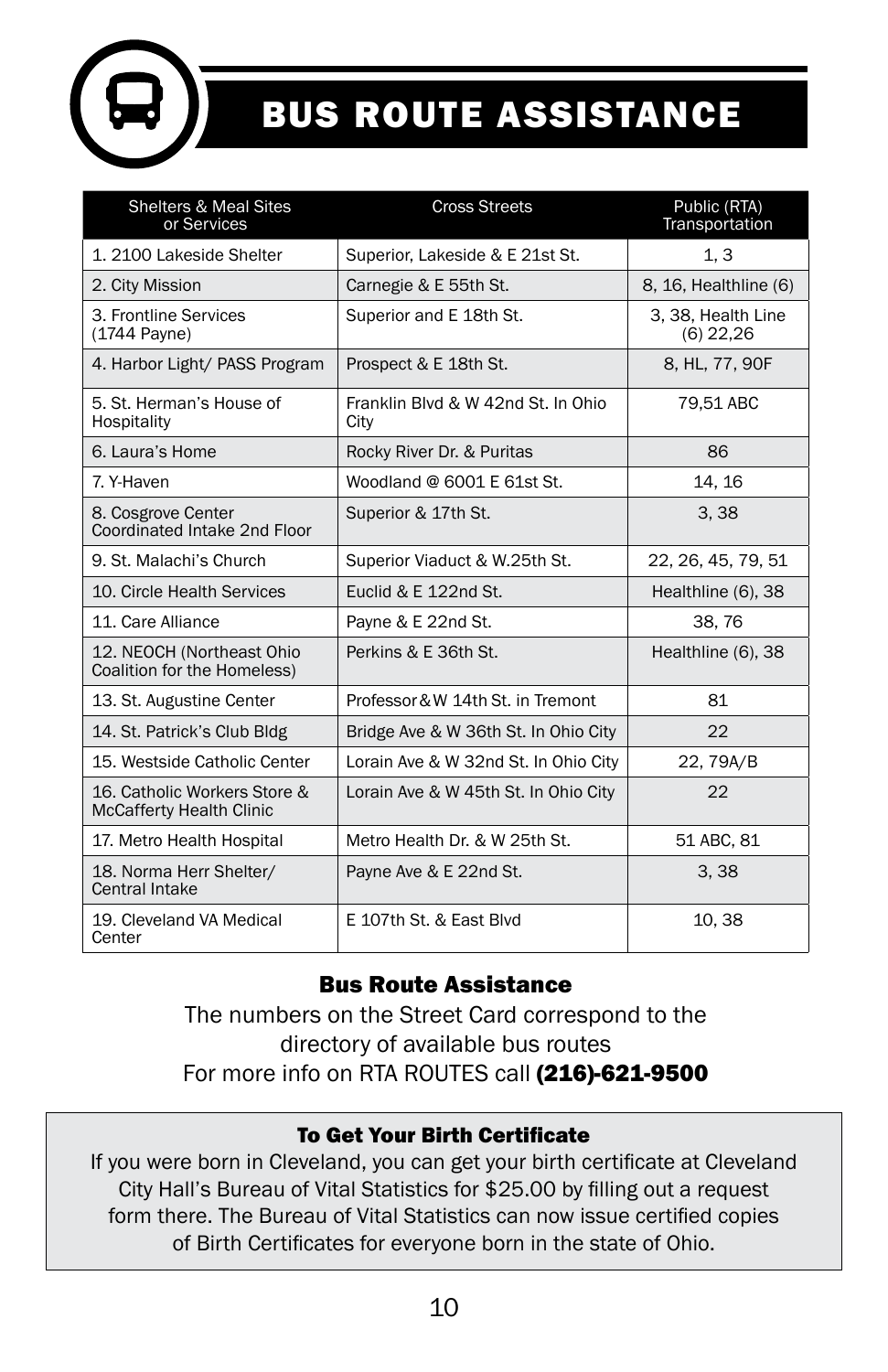

### DRUG/ALCOHOL SERVICES

| Detox Units<br>Accepting Medicaid/<br>No insurance        | Address             | Phone           | Y/H |
|-----------------------------------------------------------|---------------------|-----------------|-----|
| Harbor Light                                              | 1710 Prospect Ave E | 216-781-2121    | н   |
| St. Vincent Rosary Hall                                   | 2351 E 22nd St      | 216-363-2580 x4 | н   |
| Stella Maris                                              | 1320 Washington Ave | 216-781-0550    |     |
| Lutheran Hospital<br>Alcohol and<br>Benzodiazopine Intake | 1730 W 25th St      | 216-363-2122    |     |

| <b>Chemical Dependency</b><br>Service                                                                   | Address                    | Phone                                       | Y/H |
|---------------------------------------------------------------------------------------------------------|----------------------------|---------------------------------------------|-----|
| Alcoholics Anonymous                                                                                    | 1557 St Clair Ave NE 44114 | 216-241-7387                                | H   |
| AL-ANON/Alateen (family<br>support only)                                                                | 14900 Detroit Ave #308     | 216-621-1381                                |     |
| <b>B. Riley Sober House</b><br>LGBTO+ sober living facility                                             | 3719 Denison Ave           | 216-417-4831                                |     |
| <b>CHOICES Behavior</b><br>Health Chemical / Opiod<br>Treatment<br>AOD services for youth and<br>adults | 3414 Prospect Ave          | 216-881-4060                                |     |
| <b>Cocaine Anonymous</b><br>(Help line)                                                                 |                            | 216-220-9899                                |     |
| First Call for Help Drug Info<br>Program (United Way)                                                   | 1331 Euclid Ave            | 211 or 216-436-2000                         | н   |
| Salvation Army ARC                                                                                      | 5005 Euclid Ave            | 216-881-2625                                |     |
| <b>UMADAOP</b> urban minority<br>alcohol and drug outreach<br>program                                   | 1215 E 79th St             | 216-361-2040                                | н   |
| Hispanic UMADAOP                                                                                        | 3305 W 25th St             | 216-459-1222                                | н   |
| Narcotics Anonymous                                                                                     |                            | 1-888-438-4673                              | н   |
| Northern Ohio Recovery<br>Association                                                                   | 1400 E 55th St             | 216-391-6672 x 234                          | н   |
| Signature Health MAT                                                                                    | Call for Locations         | 216-831-6466                                |     |
| MetroHealth Recovery<br>Resources (information<br>and referrals)                                        |                            | 216-431-4131                                | H   |
| Rising Hope Program -<br>Opiod Disorder Housing &<br>Treatment                                          |                            | 216-431-2018 x1<br>leave message            |     |
| Open Door Program -<br>Prison Re-Entry, Housing<br>and Treatment                                        |                            | 216-431-2018<br>Press 1 to leave<br>message |     |